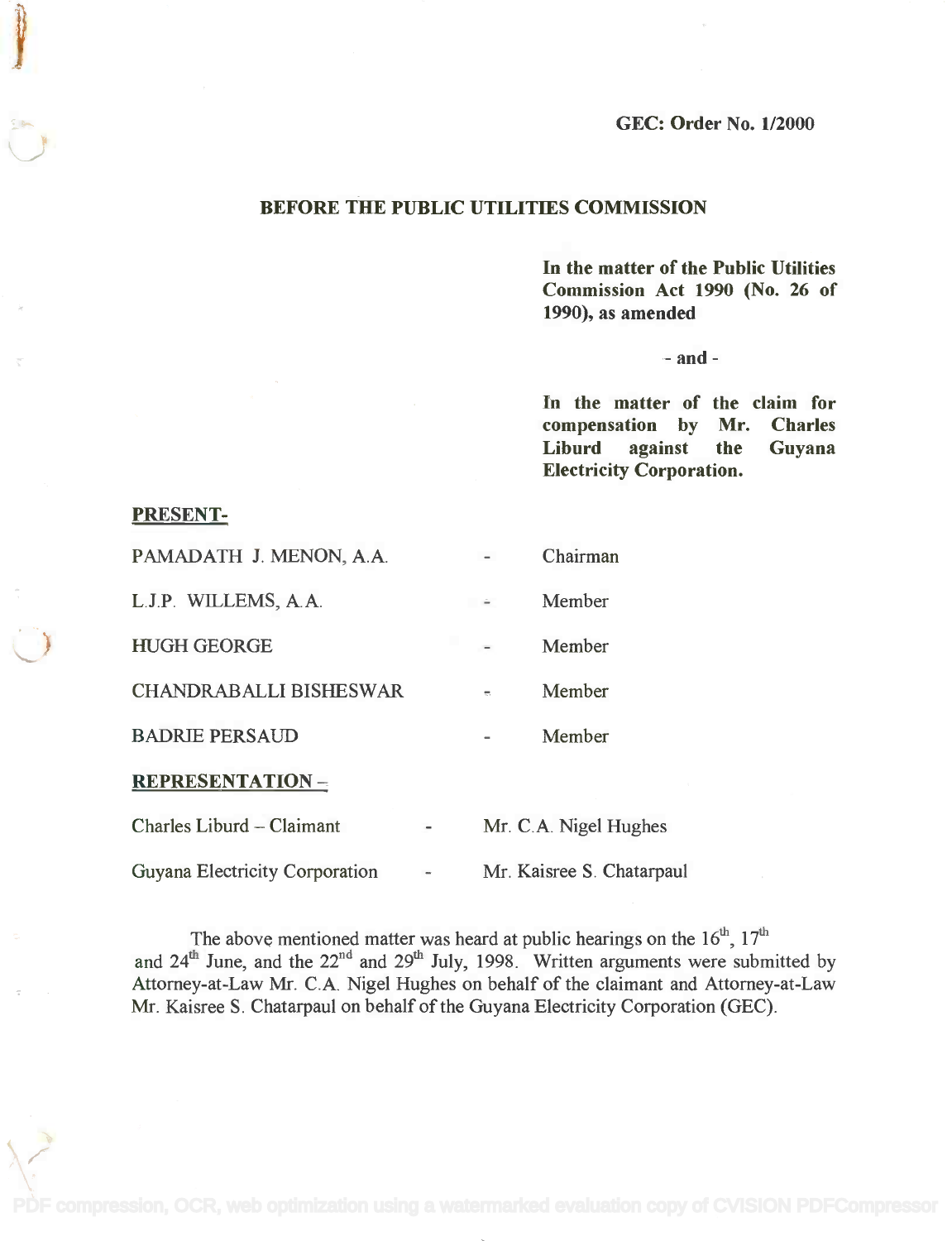#### DECISION

This claim arises from a fire that took place on  $21<sup>st</sup>$  September, 1995, between 9:15 a.m. and 9:30 a.m. at the property located at 91-92 Duke Street, Kingston, 9:15 a.m. and 9:30 a.m. at the property located at 91-92 Duke Street, Kingston, Georgetown ("the said property"). Georgetown ("the said property").

2. At the material time Charles Liburd ("the Claimant") owned the said property 2. At the material time Charles Liburd ("the Claimant") owned the said property and lived there with his wife and the property was being supplied with electricity by and lived there with his wife and the property was being supplied with electricity by  $G.E.C.$ 

3. Mr. Liburd is a retired Diplomat, who has served Guyana in various capacities 3. Mr. Liburd is a retired Diplomat, who has served Guyana in various capacities and was living outside Guyana with his family up to 1992. He reconstructed the said and was living outside Guyana with his family up to 1992. He reconstructed the said property, which took the latter part of 1992 and the whole of 1993 and he occupied the property, which took the latter part of 1992 and the whole of 1993 and he occupied the said property with his wife in January 1994. As part of the reconstruction, the said property was completely re-wired. The contractor for the rewiring was Burchel Forde property was completely re-wired. The contractor for the rewiring was Burchel Forde who has been examined as a witness in these proceedings. The certificate issued by the Chief Electrical Inspector after completion of the rewiring, was unfortunately destroyed Chief Electrical Inspector after completion of the rewiring, was unfortunately destroyed in the fire and so could not be produced in these proceedings. A copy of the letter issued in the fire and so could not be produced in these proceedings. A copy of the letter issued by the Chief Electrical Inspector ,confirming that he had issued a Certificate of by the Chief Electrical Inspector .confirming that he had issued a Certificate of Compliance has been marked as Exhibit VI. Compliance has been marked as Exhibit VI.

4. It is also in evidence that an officer of GEC had inspected the said property 4. It is also in evidence that an officer of GEC had inspected the said property after its reconstruction, and before it was occupied by Liburd and a certificate approving after its reconstruction, and before it was occupied by Liburd and a certificate approving the electrical works was issued by GEC. Liburd was receiving from GEC electrical bills in his name for use of electricity in the said property. in his name for use of electricity in the said property.

### Incident -

5. On the morning of  $21^{\text{st}}$  September, 1995, the date of the fire, Mrs. Liburd had left for the hair-dresser and later Mr. Liburd had left for his office. When Liburd left for left for the hair-dresser and later Mr. Liburd had left for his office. When Liburd left for work at about 9:15 a.m. only his maid Dorothy Cush was at the said property. There was work at about 9: 15 a.m. only his maid Dorothy Cush was at the said property. There was a blackout and so there was no electricity at the said property. a blackout and so there was no electricity at the said property.

6. The evidence of Dorothy Cush is that on the morning of  $21<sup>st</sup>$  September, 1995, Dorothy Cush was working downstairs in the said property. She was in the kitchen. Dorothy Cush was working downstairs in the said property. She was in the kitchen. There was blackout. At about 9.00 or 9.30 a.m. she heard an explosion and rushed inside. There was blackout. At about 9.00 or 9.30 a.m. she heard an explosion and rushed inside. She looked around in the bottom flat and saw nothing. She rushed upstairs and looked in She looked around in the bottom flat and saw nothing. She rushed upstairs and looked in the bedroom and saw smoke and fire coming from the air-conditioner in that room and the bedroom and saw smoke and fire coming from the air-conditioner in that room and the whole bedroom was partly in smoke. The electricity came on at the same time when the explosion occurred. She knew this because the water-pump which supplied water upstairs started functioning. upstairs started functioning.

7. After the explosion the building was engulfed in flames and destroyed.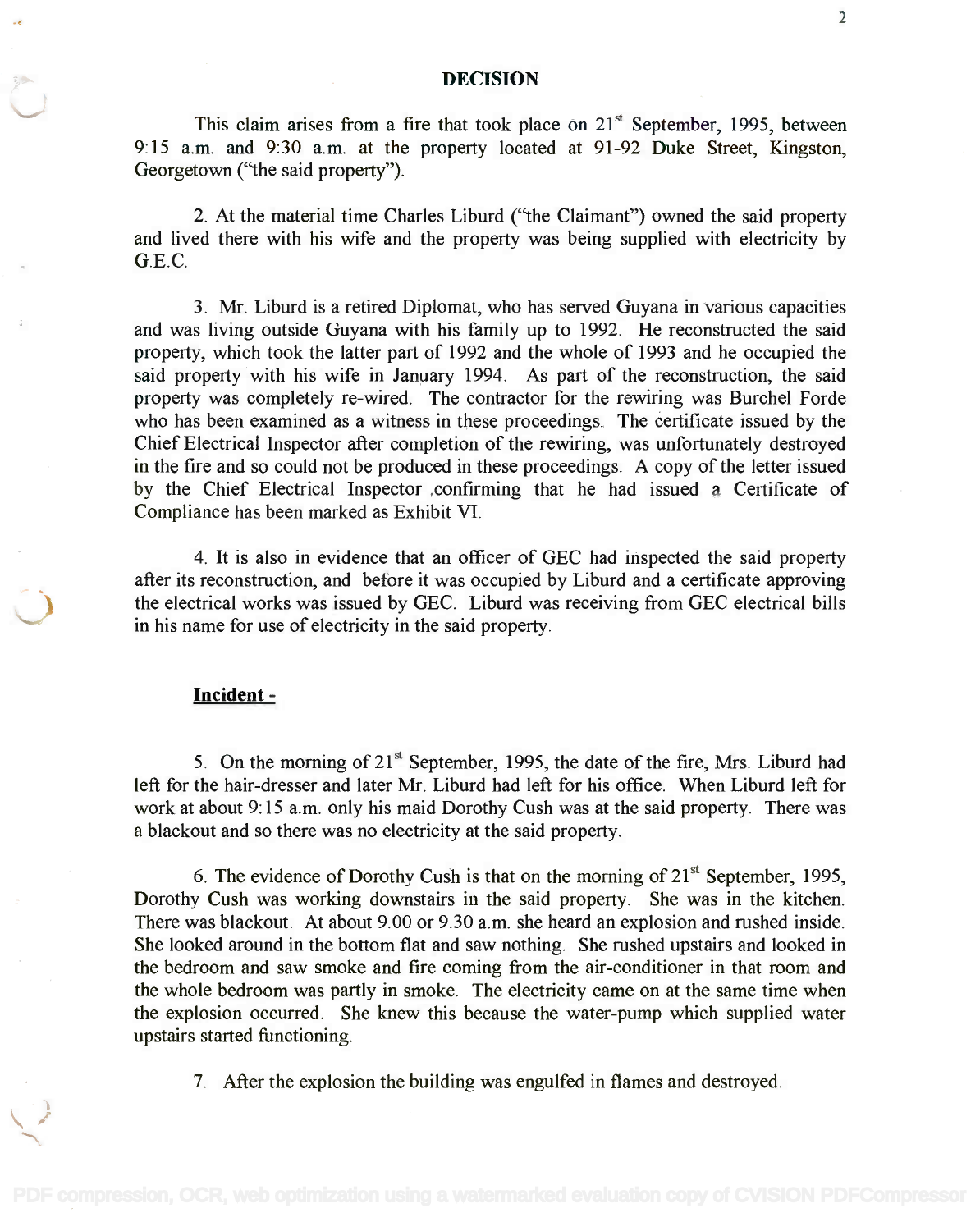#### After the incident

8. When Dorothy Cush saw the smoke and fire from the air-conditioner, she ran 8. When Dorothy Cush saw the smoke and fire from the air-conditioner, she ran down the stairway and shouted downstairs through the window for the gardener. She down the stairway and shouted downstairs through the window for the gardener. She also shouted to the next door neighbour and asked her to telephone for the fire engine, also shouted to the next door neighbour and asked her to telephone for the fire engine, and she did so. As a result of the notification three fire tenders under the command of and she did so. As a result of the notification three fire tenders under the command of Chief Fire Officer Tulsi John, went to the said property and extinguished the fire. The Chief Fire Officer Tulsi John, went to the said property and extinguished the fire. The exercise lasted up to 12:00 noon. exercise lasted up to 12:00 noon.

9. When Liburd was informed of the fire, about an hour and a half after he left 9. When Liburd was informed of the fire, about an hour and a half after he left home, he returned to the said property. Dorothy Cush was still there and she reported to home, he returned to the said property. Dorothy Cush was still there and she reported to him what happened. him what happened.

10. A copy of the report dated  $19<sup>th</sup>$  October, 1995, made by L.O. David, one of the Station Officers in the Fire and Ambulance Service to the Chief Fire Officer in the Station Officers in the Fire and Ambulance Service to the Chief Fire Officer in connection with the fire is Exhibit I and a copy of the report dated  $24<sup>th</sup>$  October, 1995, made by the Officer in Charge of Georgetown 'A' Division of that Service is Exhibit II. made by the Officer in Charge of Georgetown 'A' Division of that Service is Exhibit II.

11. The members of the Guyana Police Force inspected the said property and 11. The members of the Guyana Police Force inspected the said property and a copy of the report of the Officer in Charge of Crime, Brickdam Police Station, made on a copy of the report of the Officer in Charge of Crime, Brickdam Police Station, made on  $10^{th}$  November, 1995, is Exhibit III.

12. Desiree Seecharan, a Scientific Officer from the Government Analyst's 12. Desiree Seecharan, a Scientific Officer from the Government Analyst's Department visited the said property. Debris were uplifted and lodged at Brickdam Department visited the said property. Debris were uplifted and lodged at Brickdam Police Station. However, due to the unavailability of chemicals and equipment the debris Police Station. However, due to the unavailability of chemicals and equipment the debris were not examined by the Analyst's Department. were not examined by the Analyst's Department.

13. Joseph Selman from the Electrical Inspection Division, Kingston, 13. Joseph Selman from the Electrical Inspection Division, Kingston, Georgetown visited the scene of occurrence. He did not, after an inspection of the Georgetown visited the scene of occurrence. He did not, after an inspection of the building, discover any tangible evidence relating to the cause of the fire. building, discover any tangible evidence relating to the cause of the fire.

14. According to Liburd no person from GEC came to inspect the said property. To quote from the transcript of the public hearing on 16th June, 1998, in regard property. To quote from the transcript of the public hearing on 16th June, 1998, in regard to the complaint of  $Liburd -$ 

"Mr. Hughes: Subsequent to the fire, was the property inspected?

Mr. Liburd: By whom?

Mr. Hughes: By the GEC

~.

Mr. Liburd: I invited the GEC to come and inspect the premises before I Mr. Liburd: I invited the GEC to come and inspect the premises before I commenced repairs. I went personally to the GEC Head Office. I spoke to the Engineer-in-Charge. I told him that this thing had spoke to the Engineer-in-Charge. I told him that this thing had happened and I would like somebody to come. No one came, so I happened and I would like somebody to come. No one came, so I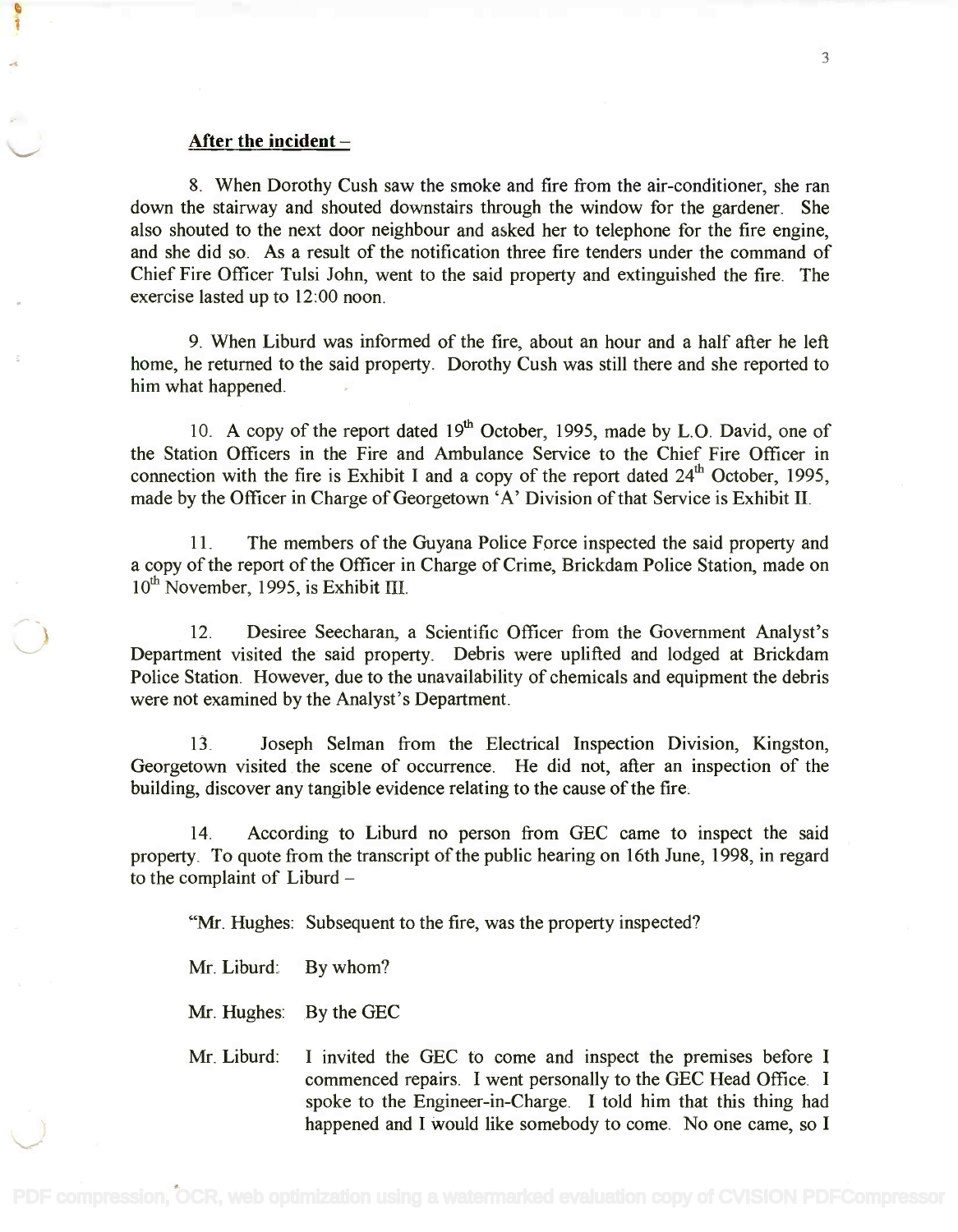wrote a letter asking them to come and inspect the premises before wrote a letter asking them to come and inspect the premises before I started any clearing up of the debris and so on, in the event that I started any clearing up of the debris and so on, in the event that they might want to offer evidence as to the state of affairs. they might want to offer evidence as to the state of affairs.

Still no one came and I got a letter in reply saying that they would Still no one came and I got a letter in reply saying that they would send someone but that would not be an admission of their liability send someone but that would not be an admission of their liability in the matter. in the matter.

Mr. Hughes: So your evidence is that no one, as far as you are aware, from the Mr. Hughes: So your evidence is that no one, as far as you are aware, from the GEC ever attended the premises after the fire to inspect it. GEC ever attended the premises after the fire to inspect it.

Mr. Liburd: As far as I am aware, that is the case.

Mr. Hughes: No one certainly invited you to attend when they were inspected.

Mr. Liburd: They never did, no." (page 12).

Again during cross-examination of Liburd by GEC's Counsel Mr Chatarpaul-

- "Mr. Chatarpaul: Now, you have said in answer to a question from your Now, you have said in answer to a question from your Counsel that you received no response from GEC after you Counsel that you received no response from GEC after you invited them to inspect the premises. Is that correct? invited them to inspect the premises. Is that correct?
- Mr. Liburd; I said I received a letter. Finally which, among other things, I said I received a letter. Finally which, among other things, said that this letter - no inspection, they promised to inspect, but I should not take that as being an acceptance of inspect, but I should not take that as being an acceptance of liability. I think I made that pretty clear, that was the only liability. I think I made that pretty clear, that was the only letter I received from the GEC. letter I received from the GEC.
- Mr. Chatarpaul: Did you get the impression, Sir, that GEC had denied your Did you get the impression, Sir, that GEC had denied your claim? claim?
- Mr. Liburd: No, no, no. They had agreed to come and inspect after my No, no, no. They had agreed to come and inspect after my letter to them, but they never did, as far as I am aware. letter to them, but they never did, as far as I am aware.

Mr. Chatarpaul: You don't get the impression that GEC denied your claim?

Mr. Liburd: No, no. The question of the claim didn't come in at that point in time. point in time.

Mr. Chatarpaul: You said you went to GEC personally.

Mr. Liburd: I saw Mr. Singh, I think it is, the Chief Engineer, and he I saw Mr. Singh, I think it is, the Chief Engineer, and he was the one who wrote in reply to my letter." (pages 18 and 19 of transcript). 19 of transcript).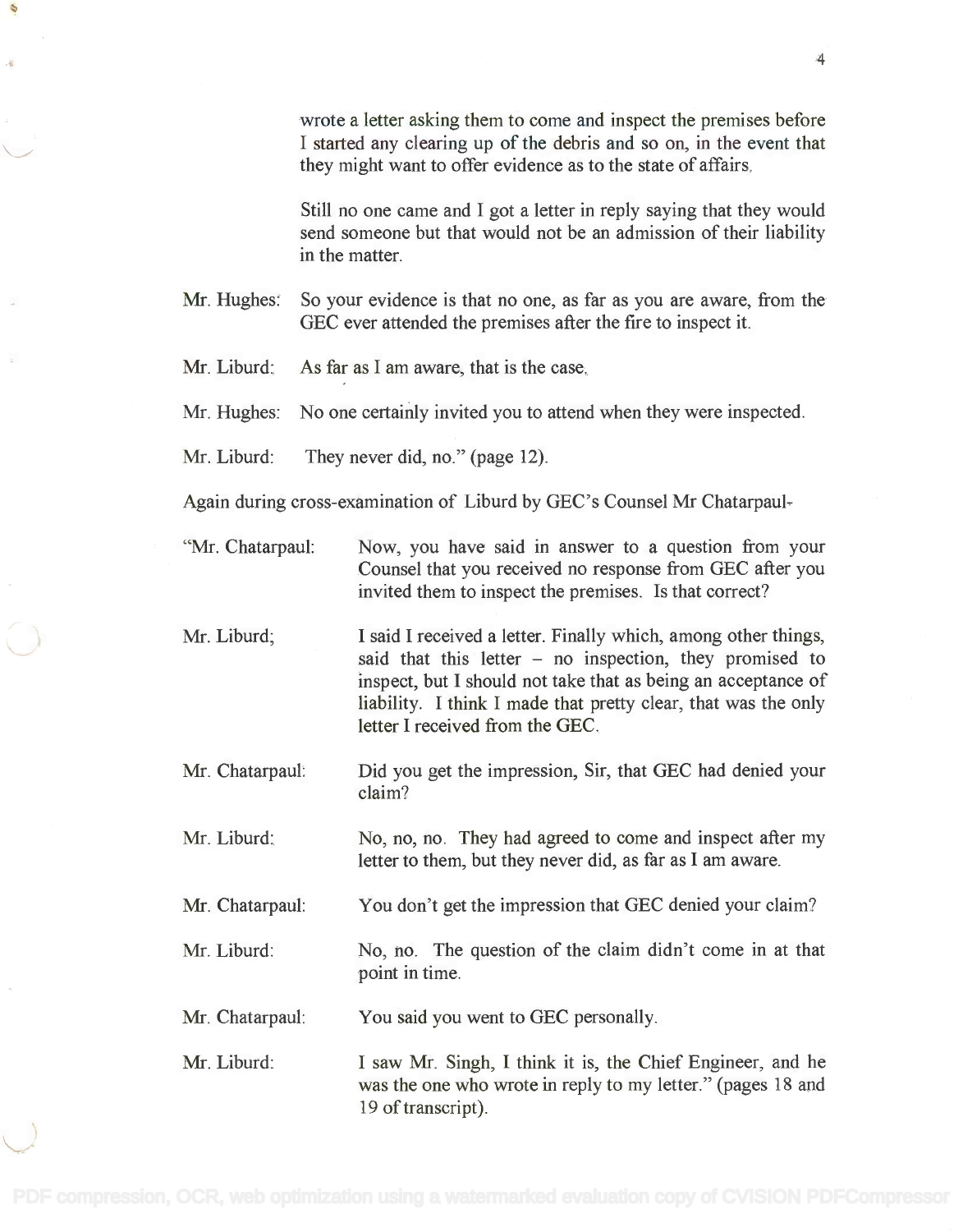15. A copy of a report prepared by A.C. Mahadeo, Transmission and 15. A copy of a report prepared by A.C. Mahadeo, Transmission and Distribution Engineer of GEC is Exhibit IV. The evidence given by him can be seen in Distribution Engineer of GEC is Exhibit IV. The evidence given by him can be seen in the transcript of the public hearing on  $24<sup>th</sup>$  June, 1998.

16. The evidence of Mahadeo is to the effect that on the  $21^{\text{st}}$  September, 1995, just before midday, he received a report of a fire in Duke Street, Kingston. He sent off just before midday, he received a report of a fire in Duke Street, Kingston. He sent off an emergency crew immediately to the location and he followed later. He went to the an emergency crew immediately to the location and he followed later. He went to the crew to ensure "the isolation was done to the community". The transformer was crew to en'sure "the isolation was done to the community". The transformer was working. It was de-energised. working. It was de-energised.

17. Mahadeo went back a week and a half later. To quote from the transcript 17. Mahadeo went back a week and a half later. To quote from the transcript of the public hearing on the 24<sup>th</sup> June, 1998 (pages 6 and 7) –

| "Mr. Chatarpaul: | What was the purpose of your going back there?                                                                       |
|------------------|----------------------------------------------------------------------------------------------------------------------|
| Mr. Mahadeo:     | That was the time we could have gotten entry and moved<br>around freely.                                             |
| Mr. Chatarpaul:  | Got entry into where?                                                                                                |
| Mr. Mahadeo:     | We could have got full entry into the yard and move around<br>to talk to people, and the surroundings and so forth." |

18. However, as seen from his evidence he did not discuss anything with the 18. However, as seen from his evidence he did not discuss anything with the owner of the house, Liburd. On the other hand, Liburd spoke to him in his office in Middle Street. He says he questioned Liburd. He did not speak to Dorothy Cush. In fact Middle Street. He says he questioned Liburd. He did not speak to Dorothy Cush. In fact he did not speak to anyone who was in the house when the fire started. He did not he did not speak to anyone who was in the house when the fire started. He did not examine any equipment which was in the northern part of the house where the fire started. started.

19. To quote again from the transcript of the evidence of Mahadeo (page 8)-

| "Mr. Hughes: | The question remains. Did you enquire from the owner |  |
|--------------|------------------------------------------------------|--|
|              | which part of the building the fire started?         |  |
|              |                                                      |  |

- Mr. Mahadeo: We did not discuss the fire.
- Mr. Hughes: Your answer is No.
- Mr. Mahadeo: No.
- Mr. Hughes: You spoke to anyone who was in the house when the fire You spoke to anyone who was in the house when the fire started? started?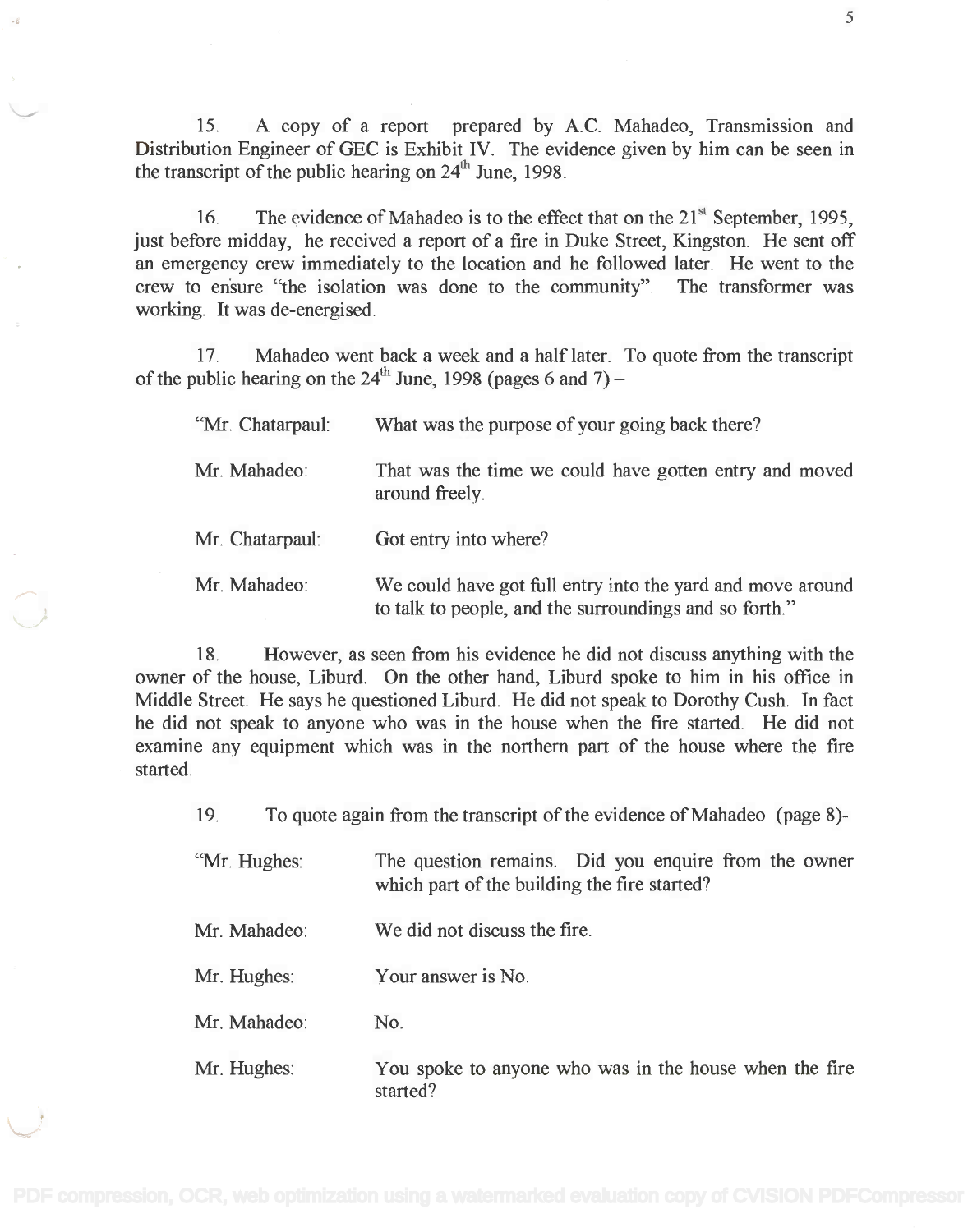20. Mahadeo goes on to say at the same page of the transcript, that "it is not 20. Mahadeo goes on to say at the same page of the transcript, that "it is not the function for us, as T & D Engineer, Sir, to enter a building. Our business finish at the the function for us, as T & D Engineer, Sir, to enter a building. Our business finish at the meter circuit. meter circuit.

21 Mahadeo conceded that he did not produce a report on the cause of the fire 21 Mahadeo conceded that he did not produce a report on the cause of the fire but on the state of GEC equipment and GEC connection. To quote from page 9 of the but on the state of GEC equipment and GEC connection. To quote from page 9 of the transcript of his evidence transcript of his evidence -

| "Mr. Hughes: | So you just basically produced a report which said that your<br>equipment was in order |
|--------------|----------------------------------------------------------------------------------------|
| Mr. Mahadeo: | O.K. Yes.                                                                              |
| Mr. Hughes:  | You are responsible for that equipment, Sir?                                           |
| Mr. Mahadeo: | Yes.                                                                                   |
| Mr. Hughes:  | So you were producing a report on what you are<br>responsible for. Is that correct?    |
| Mr. Mahadeo: | $Yes.$ "                                                                               |

22. Burchell Forde is a professional electrical contractor and employed by 22. Burchell Forde is a professional electrical contractor and employed by Liburd to design the electrical works at the building at Lots 90-91, Duke Street. A copy Liburd to design the electrical works at the building at Lots 90-91, Duke Street. A copy of the design is Exhibit V. He had inspected the electrical works in the building both at of the design is Exhibit V. He had inspected the electrical works in the building both at the installation period and after it was completed. The electrical works complied with the installation period and after it was completed. The electrical works complied with the design. the design.

23. As stated earlier a copy of the letter issued by the Chief Electrical 23. As stated earlier a copy of the letter issued by the Chief Electrical Inspector confirming that he issued a Certificate of Compliance is Exhibit VI. Inspector confirming that he issued a Certificate of Compliance is Exhibit VI.

## Matters for consideration -

24. The following matters arise for consideration:-

- (i) What was the cause of the fire? (i) What was the cause of the fire?
- (ii) What was the extent of the damage? (ii) What was the extent of the damage?
- (iii) Liability of GEC.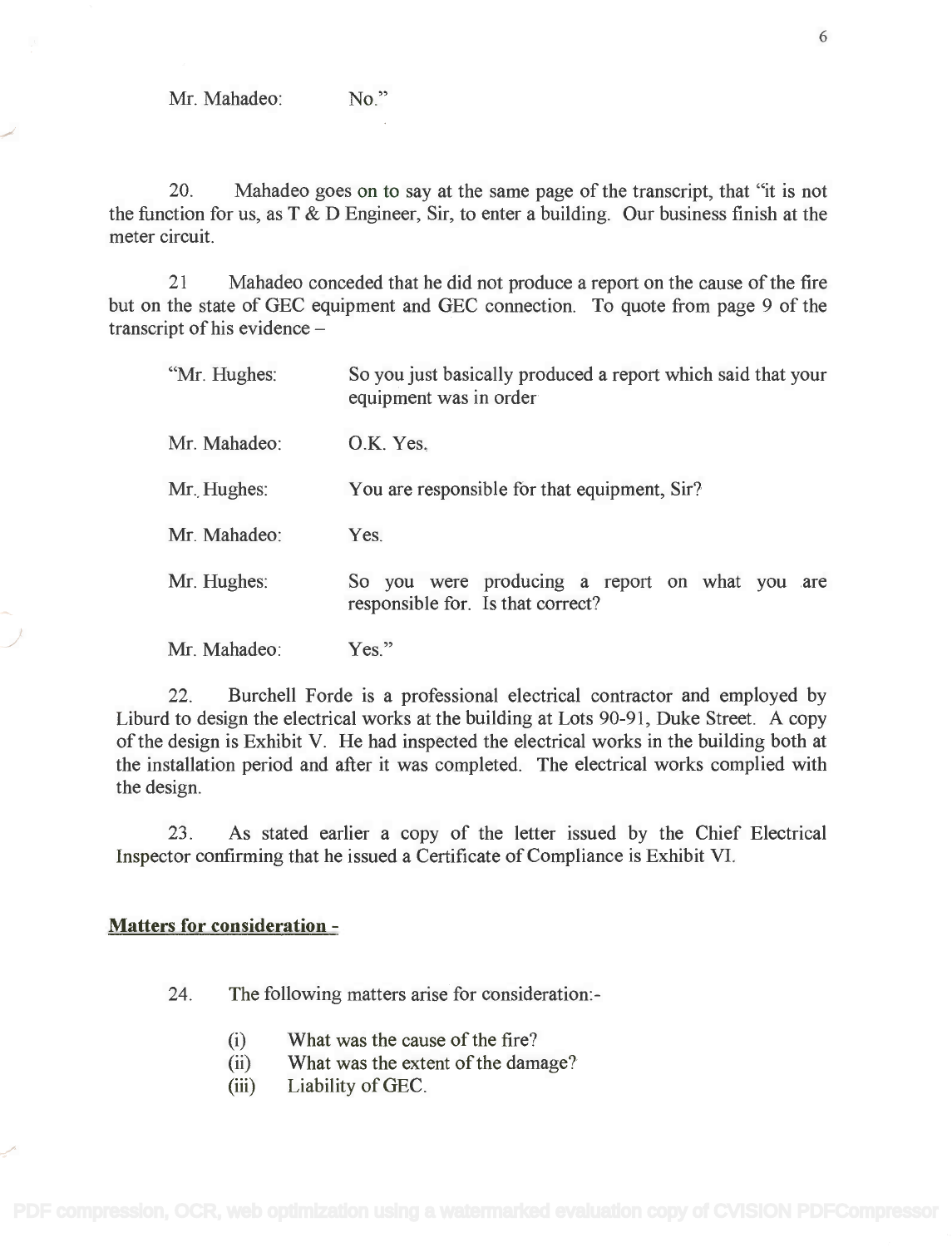### Cause of fire

25. The house in question was a two-storey wooden building which was about 25. The house in question was a two-storey wooden building which was about ten feet from the level of the ground. The upper flat had two bedrooms one on the ten feet from the level of the ground. The upper flat had two bedrooms one on the eastern side and the other on the northern side. The first flat was used as a living room, eastern side and the other on the northern side. The first flat was used as a living room, kitchen and dining room. (See Exhibit I and testimony of Dorothy Cush). kitchen and dining room. (See Exhibit I and testimony of Dorothy Cush).

26. The evidence in this case establishes that the fire started in the northern 26. The evidence in this case establishes that the fire started in the northern bedroom in the top floor of the building from the air conditioner which was on the bedroom in the top floor of the building from the air conditioner which was on the northern wall of that bedroom. northern wall of that bedroom.

27. Dorothy Cush was in the building when electricity came on, after a black 27. Dorothy Cush was in the building when electricity came on, after a black out, on the morning of 21<sup>st</sup> September, 1995. She was working downstairs. She had not gone upstairs as yet. Dorothy Cush was in the kitchen when she heard the explosion. gone upstairs as yet. Dorothy Cush was in the kitchen when she heard the explosion. She looked around in the bottom flat. She saw nothing. She rushed upstairs and saw She looked around in the bottom flat. She saw nothing. She rushed upstairs and saw smoke and fire was coming from the northern bedroom where the air conditioner was, smoke and fire was coming from the northern bedroom where the air conditioner was, coming from the air conditioner, and the whole bedroom was partly in smoke. coming from the air conditioner, and the whole bedroom was partly in smoke.

28. Liburd has testified that there were two air-conditioning units in the 28. Liburd has testified that there were two air-conditioning units in the building – one upstairs in the main bedroom and another downstairs in the dining room area. According to Liburd's evidence, the report he received was to the effect that an area. According to Liburd's evidence, the report he received was to the effect that an explosion took place in the air conditioning unit which was in the bedroom. Only a shell explosion took place in the air conditioning unit which was in the bedroom. Only a shell of this air conditioning unit was left after the fire. of this air conditioning unit was left after the fire.

29. Joseph Selman is an Electrical Inspector from the Ministry of Works and 29. Joseph Selman is an Electrical Inspector from the Ministry of Works and Communications. At the request of the Police Department he visited the said property on Communications. At the request of the Police Department he visited the said property on the 22<sup>nd</sup> September, 1995. According to him the fire started in the northern bedroom on the top floor. The fire was intense at the northern wall and the ceiling above. There was an air conditioner on the northern wall. To quote from Selman's evidence -

| "Mr. Hughes: | O.K. You found that the fire started on the northern wall.<br>Is that correct.                      |
|--------------|-----------------------------------------------------------------------------------------------------|
| Mr. Selman:  | Well, its alleged that the fire started at that point, and from<br>all appearances.                 |
| Mr. Hughes:  | it appeared to start there. And that is the same<br>wall on which the air conditioning unit was in. |
| Mr. Selman:  | Yes. Sir."                                                                                          |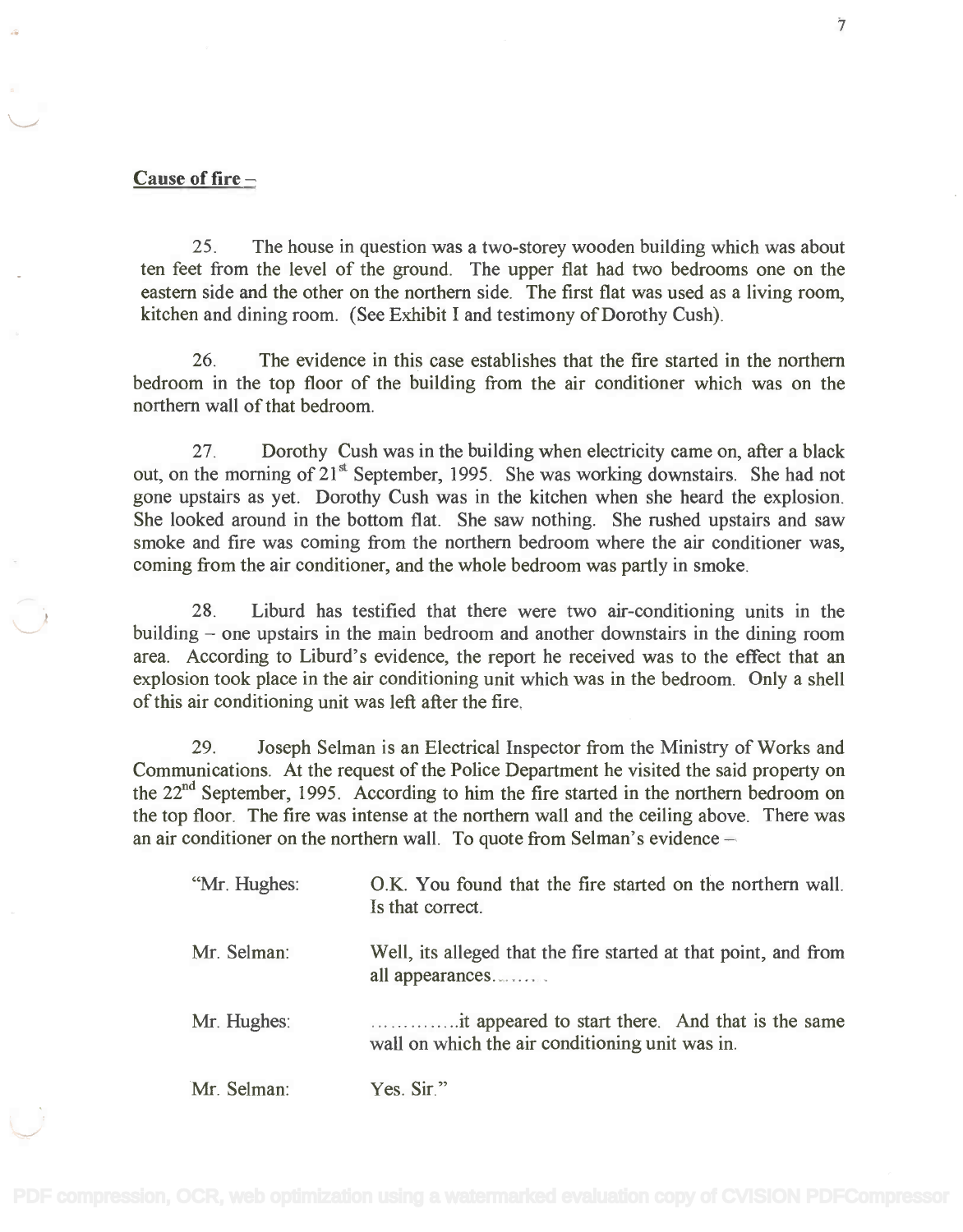Selman also said that he could locate the cause or start of the fire to something in the Selman also said that he could locate the cause or start of the fire to something in the vicinity of the northern wall. vicinity of the northern wall.

30. Selman's evidence corroborates in part the evidence of Cush. The witness 30. Selman's evidence corroborates in part the evidence ofCush. The witness also deposed that he did not notice any defect in the electrical wiring of the property in also deposed that he did not notice any defect in the electrical wiring of the property in question. question.

31. The two air conditioners in the said property were only about two years 31. The two air conditioners in the said property were only about two years old at the time of the fire, having been purchased as new by Liburd in 1993. old at the time of the fire, having been purchased as new by Liburd in 1993.

32. The evidence led in this case has also established that the air conditioner 32. The evidence led in this case has also established that the air conditioner exploded because of a power surge when electricity came on after the black out was over. exploded because of a power surge when electricity came on after the black out was over. The learned counsel for GEC contended that other buildings connected to the same The learned counsel for GEC contended that other buildings connected to the same transformer did not experience any damage to equipment. The following passage from transformer did not experience any damage to equipment. The following passage from the deposition of Forde, produced as an expert witness by Liburd, throws some light on the deposition of Forde, produced as an expert witness by Liburd, throws some light on this question. In answer to a question by Commissioner Mr. L.J.P. Willems he stated –

"To begin with, the power supply is usually the transformer, as far as we are "To begin with, the power supply is usually the transformer, as far as we are concerned, and the consumer who is nearest to the transformer would receive a concerned, and the consumer who is nearest to the transformer would receive a slightly maybe full 5% plus 5% voltage. The one who is furthest away from the slightly maybe full 5% plus 5% voltage. The one who is furthest away from the transformer would most likely receive minus 5% of the declared voltage" transformer would most likely receive minus 5% of the declared voltage"

Forde again stated

"There are several distribution transformers serving several customers. If you are "There are several distribution transformers serving several customers. If you are near to the transformer that serves you, you would most likely receive the plus near to the transformer that serves you, you would most likely receive the plus 5%. The gentleman who is on the same line as you but further away maybe the 5%. The gentleman who is on the same line as you but further away maybe the end of the line, he probably would receive the minus 5%." end of the line, he probably would receive the minus 5%."

Commissioner Mr. Willems querried Forde

"I was wondering whether the surge is caused by even beyond the transformer. In "I was wondering whether the surge is caused by even beyond the transformer. In other words, when, say Kingston Power House comes back on, it may be overgenerating to take up the extra load, and as such would feed more even primary generating to take up the extra load, and as such would feed more even primary voltage into the transformer than it would in a transformer that is several blocks voltage into the transformer than it would in a transformer that is several blocks away. I think the transformer would just be passing on the surge and the distance away. I think the transformer would just be passing on the surge and the distance may affect it. I am just trying to get ............

Mr. Forde: No, but you are quite correct. Distance does play a part".

33. Charles Sukhwa was produced as an expert witness by GEC. He was a 33. Charles Sukhwa was produced as an expert witness by GEC. He was a Senior Manager in GEC. He admitted that there was a blackout in the location of the Senior Manager in GEC. He admitted that there was a blackout in the location of the property in question on the morning of  $21<sup>st</sup>$  September, 1995, between 7.27 hours and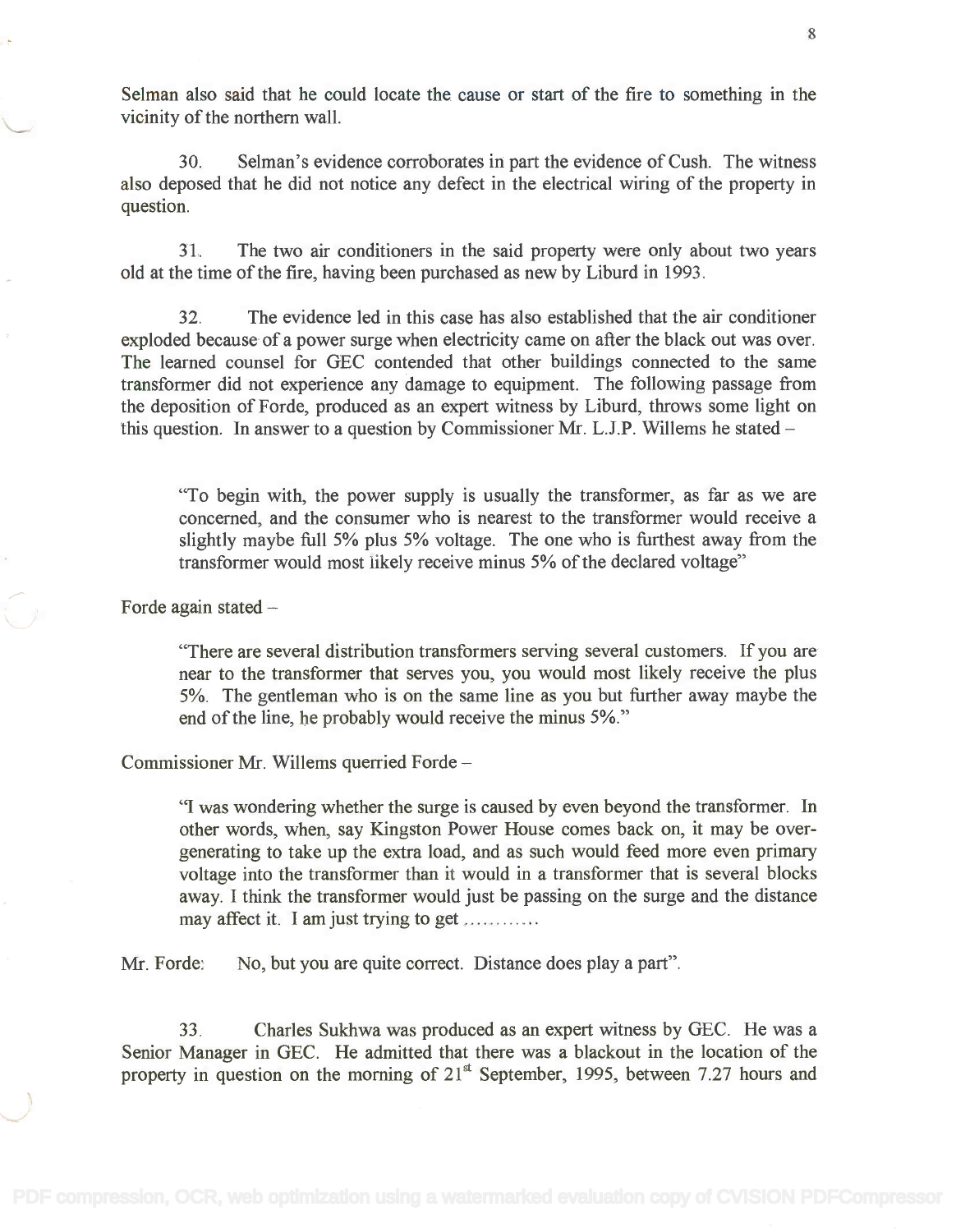9.26 hours. After much prevarication he conceded that an inductive circuit in an air 9.26 hours. After much prevarication he conceded that an inductive circuit in an air conditioner must result in a surge. To quote from Sukhwa's testimony –

| "Mr. Hughes: | So once the current comes back on, it makes the inductive<br>circuit, must have a surge. Right, Mr. Sukhwa?              |
|--------------|--------------------------------------------------------------------------------------------------------------------------|
| Mr. Sukhwa:  | Yes, you would have a surge.                                                                                             |
| Mr. Hughes:  | And you agree that, depending on the intensity of a surge, it<br>can affect the capacitor and cause it to ignite.        |
| Mr. Sukhwa:  | I do not know.                                                                                                           |
| Mr. Hughes:  | Sir, if you get a surge that is pretty serious, it cannot cause<br>a capacitor to ignite if it's a combustible material. |
| Mr. Sukhwa:  | I guess it could."                                                                                                       |

34. Mr. Sukhwa deposed that if the air conditioner in the bedroom had been 34. Mr. Sukhwa deposed that if the air conditioner in the bedroom had been switched off, there would not have been surge. But the fact that there was an explosion and switched off, there would not have been surge. But the fact that there was an explosion and fire from the surge in the air conditioner indicates that it had not been switched off. In his fire from the surge in the air conditioner indicates that it had not been switched off. In his cross-examination Liburd testified cross-examination Liburd testified -

> "Yes, but in more likelihood than not you would have switched it off. "Yes, but in more likelihood than not you would have switched it off But that's not somebody didn't forget to do that on that morning, I don't But that's not somebody didn't forget to do that on that morning, I don't know. I wasn't there". know. I wasn't there".

35. The following portion from Liburd's re-examination is also important

- "Mr. Hughes: Just one re-examination. Mr. Liburd, in your experience Just one re-examination. Mr. Liburd, in your experience living in Guyana, have you ever received any living in Guyana, have you ever received any correspondence from GEC which said that you can't leave correspondence from GEC which said that you can't leave air-conditioners or any other electrical appliances on? air-conditioners or any other electrical appliances on?
- Mr. Liburd: No, No, no. I have not received anything from GEC apart No, No, no. I have not received anything from GEC apart from the bills. from the bills.
- Mr. Hughes: Have you seen any public notice which says that you can't Have you seen any public notice which says that you can't leave electrical appliances on in the house? leave electrical appliances on in the house?
- Mr. Liburd: No.
- Mr. Hughes: Especially air conditioners?
- Mr. Liburd: No.<sup>37</sup>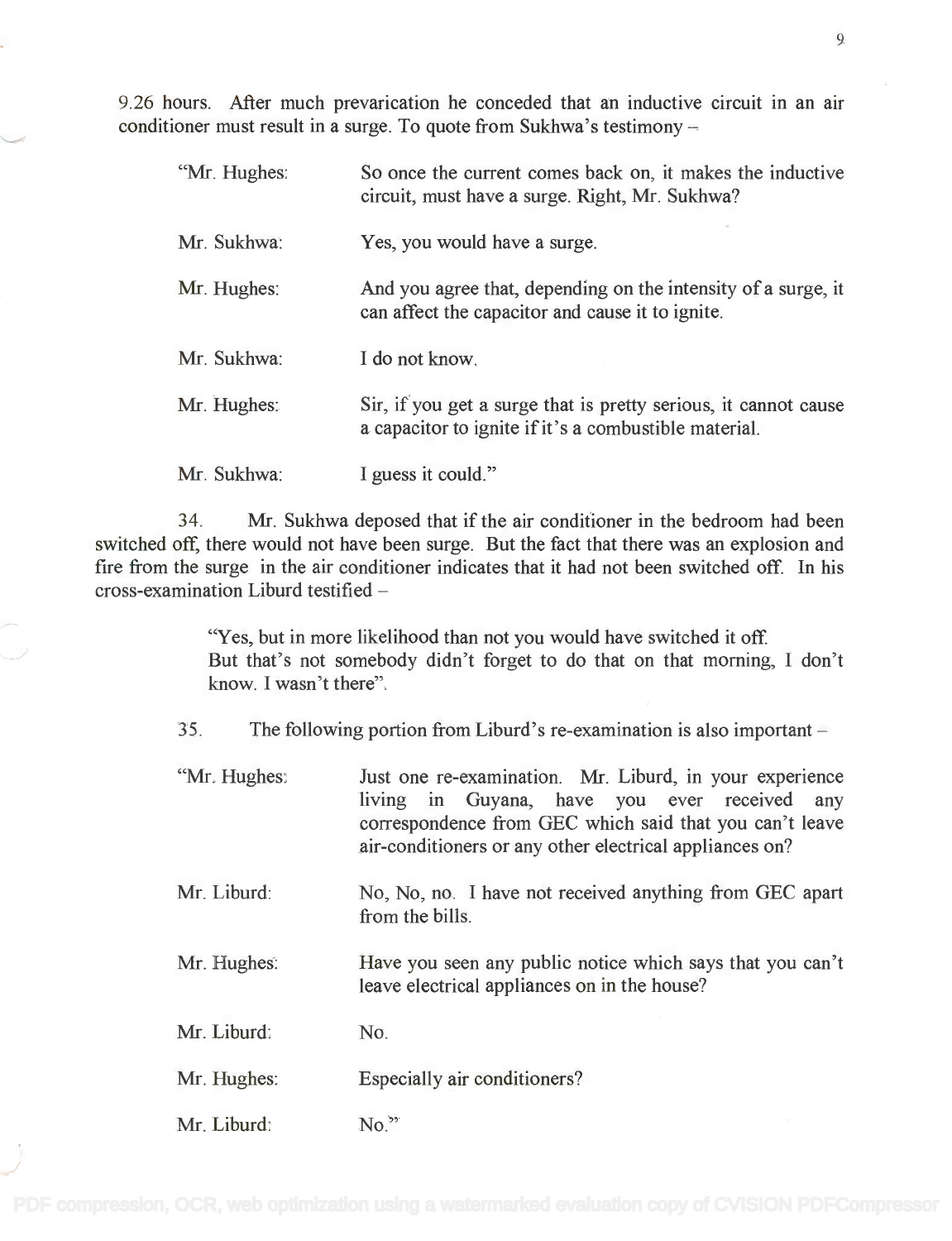36. Exhibit III report dated  $10^{th}$  November, 1995, prepared by the Officer-in-Charge of Crime, Brickdam Police Station, after investigating the cause of fire at the Charge of Crime, Brickdam Police Station, after investigating the cause of fire at the said property, stated - said property, stated -

> "However, investigation disclosed that arson was not suspected and it "However, investigation disclosed that arson was not suspected and it appears that the fire was caused by a surge in electricity which affected an appears that the fire was caused by a surge in electricity which affected an electrical appliance in the northern bedroom which was inadvertantly left on." (Para. 9). on." (Para. 9).

37. Under section 26(1) of the Public Utilities Commission Act 1990 (No. 26 37. Under section 26(1) of the Public Utilities Commission Act 1990 (No. 26 of 1990) GEC had a statutory obligation to make every reasonable effort to provide of 1990) GEC had a statutory obligation to make every reasonable effort to provide service to the public in all respects safe, adequate and efficient. Though this Act has service to the public in all respects safe, adequate and efficient. Though this Act has been repealed by section 89 of the Public Utilities Commission Act 1999 (No. 10 of been repealed by section 89 of the Public Utilities Commission Act 1999 (No. 10 of 1999), by virtue of section 90(1) of the latter Act the provisions of the former Act would 1999), by virtue of section 90( 1) of the latter Act the provisions of the former Act would apply to these proceedings. apply to these proceedings.

38. In proceedings under the Public Utilities Commission Act 1990, to which 38. In proceedings under the Public Utilities Commission Act 1990, to which GEC was a party, by order dated  $23<sup>rd</sup>$  May 1996, this Commission held that the service provided by GEC is not efficient. This Commission also held by the same Order that  $-$ 

> "Having regard to all the circumstances and the evidence "Having regard to all the circumstances and the evidence before us we are satisfied that very often the service before us we are satisfied that very often the service provided by the GEC is not safe." provided by the GEC is not safe."

The above decision was the result of public hearings on  $5<sup>th</sup>$  and  $12<sup>th</sup>$  September, 1995,  $24<sup>th</sup>$  October, 1995 and  $22<sup>nd</sup>$  and  $30<sup>th</sup>$  April, 1996. The fire which caused damage to Liburd's property was on 21<sup>st</sup> September, 1995.

39. In the light of the above discussions we hold that the damage and 39. In the light of the above discussions we hold that the damage and destruction caused to Lots 90-91 Duke Street, Kingston, and the articles inside it, destruction caused to Lots 90-91 Duke Street, Kingston, and the articles inside it, belonging to Liburd, were caused by the failure of GEC to fulfill its statutory obligation belonging to Liburd, were caused by the failure of GEC to fulfill its statutory obligation under section 26 of the Public Utilities Commission Act 1990 (No. 26 of 1990).

#### Extent of the damage

40. Liburd was a diplomat and engineer and lived outside Guyana for over 40 40. Liburd was a diplomat and engineer and lived outside Guyana for over 40 years. He had residences in East Africa and London. He returned to Guyana towards the years. He had residences in East Africa and London. He returned to Guyana towards the end of 1992. By letter dated  $2<sup>nd</sup>$  October, 1996, he forwarded to this Commission "copies of the available documents for two shipments of my personal effects from London and Nairobi, supplying information on vessels and dates of arrival in Guyana". The letter is Nairobi, supplying information on vessels and dates of arrival in Guyana". The letter is marked Exhibit VII. Of the two documents attached to the letter, Exhibit VII (a), is a marked Exhibit VII. Of the two documents attached to the letter, Exhibit VII (a), is a copy of a London to Guyana Manifest issued by MPs Travel and Shipping Limited. The copy of a London to Guyana Manifest issued by MPs Travel and Shipping Limited. The first item in this document relates to 53 pieces (1500 kgs) of personal effects consigned to first item in this document relates to 53 pieces (1500 kgs) of personal effects consigned to Charles A. Liburd at Georgetown. The second document (Exhibit VII(b)) attached to Charles A. Liburd at Georgetown. The second document (Exhibit VII(b)) attached to Exhibit VII letter is the copy of a Bill of Lading dated  $22<sup>nd</sup>$  December, 1993, in respect of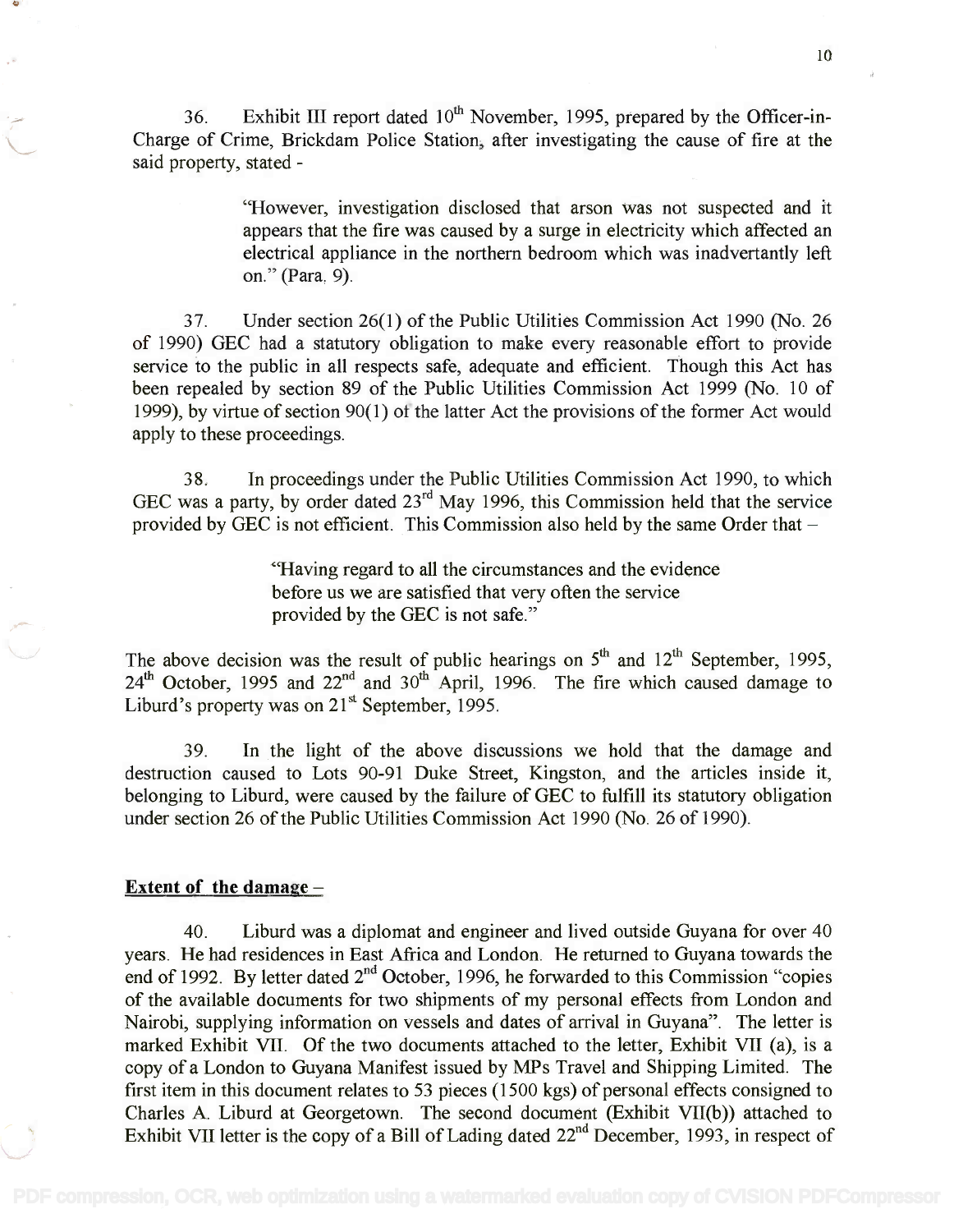1571 lbs. S.T.C. Appliances and Parts in 39 packages consigned in Container No. 1571 lbs. S.T.c. Appliances and Parts in 39 packages consigned in Container No. 5CZU469554-6 to C.A. Liburd in care of the Ministry of Foreign Affairs in Georgetown. 5CZU469554-6 to c.A. Liburd in care of the Ministry of Foreign Affairs in Georgetown. This Bill of Lading does not contain any entry as to place of receipt by carrier or name of This Bill of Lading does not contain any entry as to place of receipt by carrier or name of carrier by which pre-carried, but the port of loading is given as "PT Everglades". The carrier by which pre-carried, but the port of loading is given as "PT Everglades". The name of the exporter is given as C.A. Liburd, Miami, Florida. But whether these items name of the exporter is given as c.A. Liburd, Miami, Florida. But whether these items were imported from Nairobi or the United States of America, the fact remains that Liburd were imported from Nairobi or the United States of America, the fact remains that Liburd imported them. imported them.

41. Pursuant to authorisation by Liburd, the Secretary of this Commission 41. Pursuant to authorisation by Liburd, the Secretary of this Commission tried his best to get from the Comptroller of Customs the copies of entries relating to the tried his best to get from the Comptroller of Customs the copies of entries relating to the import by Liburd of his personal effects. However, the Customs Department was not import by Liburd of his personal effects. However, the Customs Department was not able to provide those documents to this Commission. They said that with the best efforts able to provide those documents to this Commission. They said that with the best efforts they were not able to provide copies of those documents. According to that Department, they were not able to provide copies of those documents. According to that Department, the entries had been stacked away somewhere and could not be located. the entries had been stacked away somewhere and could not be located.

42. Along with Exhibit VIII letter dated  $8<sup>th</sup>$  July, 1996, Liburd submitted to this Commission details of his claim (Exhibit VIII(a)). According to the claim, the this Commission details of his claim (Exhibit VIII(a)). According to the claim, the reconstruction of the house destroyed by fire cost him \$8,906,353.00. He valued the reconstruction of the house destroyed by fire cost him \$8,906,353.00. He valued the articles in the house, which were destroyed by fire at \$15,210,800.00. Both amounts articles in the house, which were destroyed by fire at \$15,210,800.00. Both amounts together made a total sum of \$24,117, 153.00. The articles destroyed included, together made a total sum of \$24,117, 153.00. The articles destroyed included, according to Liburd, very expensive items of dress, pieces of art, etc. In assessing the according to Liburd, very expensive items of dress, pieces of art, etc. In assessing the truthfulness of his claim it is necessary to take into account his status in society and his style of life. style of life.

43. In his testimony Liburd said that the building in question was worth 43. In his testimony Liburd said that the building in question was worth \$20million - \$22 million. The building was insured against fire for \$10 million only. The contractors estimate for the repairs, to refurbish and replace the building as it was The contractors estimate for the repairs, to refurbish and replace the building as it was was \$12 million. However, the insurance company reduced the amount to \$8 million, was \$12 million. However, the insurance company reduced the amount to \$8 million, out of which the insurance company paid a compensation of nearly \$4 million. out of which the insurance company paid a compensation of nearly \$4 million.

44. As regards the contents of the building, which were destroyed by fire 44. As regards the contents of the building, which were destroyed by fire Liburd says in his testimony Liburd says in his testimony -

> "I find it difficult to give a value to that. Some of the things are "I find it difficult to give a value to that. Some of the things are invaluable, like my children's photographs, growing up and so on. I find invaluable, like my children's photographs, growing up and so on. I find it difficult to put a value on those things, but in terms of the material it difficult to put a value on those things, but in terms of the material things I lost, I tried to list as clearly as possible the main items, and I think things I lost, I tried to list as clearly as possible the main items, and I think that came up to something in the region of \$25m, according to my claim." that came up to something in the region of\$25m, according to my claim."

45. Liburd appeared to us to be a straightforward and credible witness. We 45. Liburd appeared to us to be a straightforward and credible witness. We believe him. believe him.

46. Mr. Sase Narain was examined as a witness on behalf of Liburd. Mr. 46. Mr. Sase Narain was examined as a witness on behalf of Liburd. Mr. Narain is a member of the legal profession, is a Senior Counsel (Member of the Inner Narainis a member of the legal profession, is a Senior Counsel (Member of the Inner Bar) and a former Speaker of the National Assembly. He was awarded the second Bar) and a former Speaker of the National Assembly. He was awarded the second highest National Honour of Guyana - the Order of Roraima.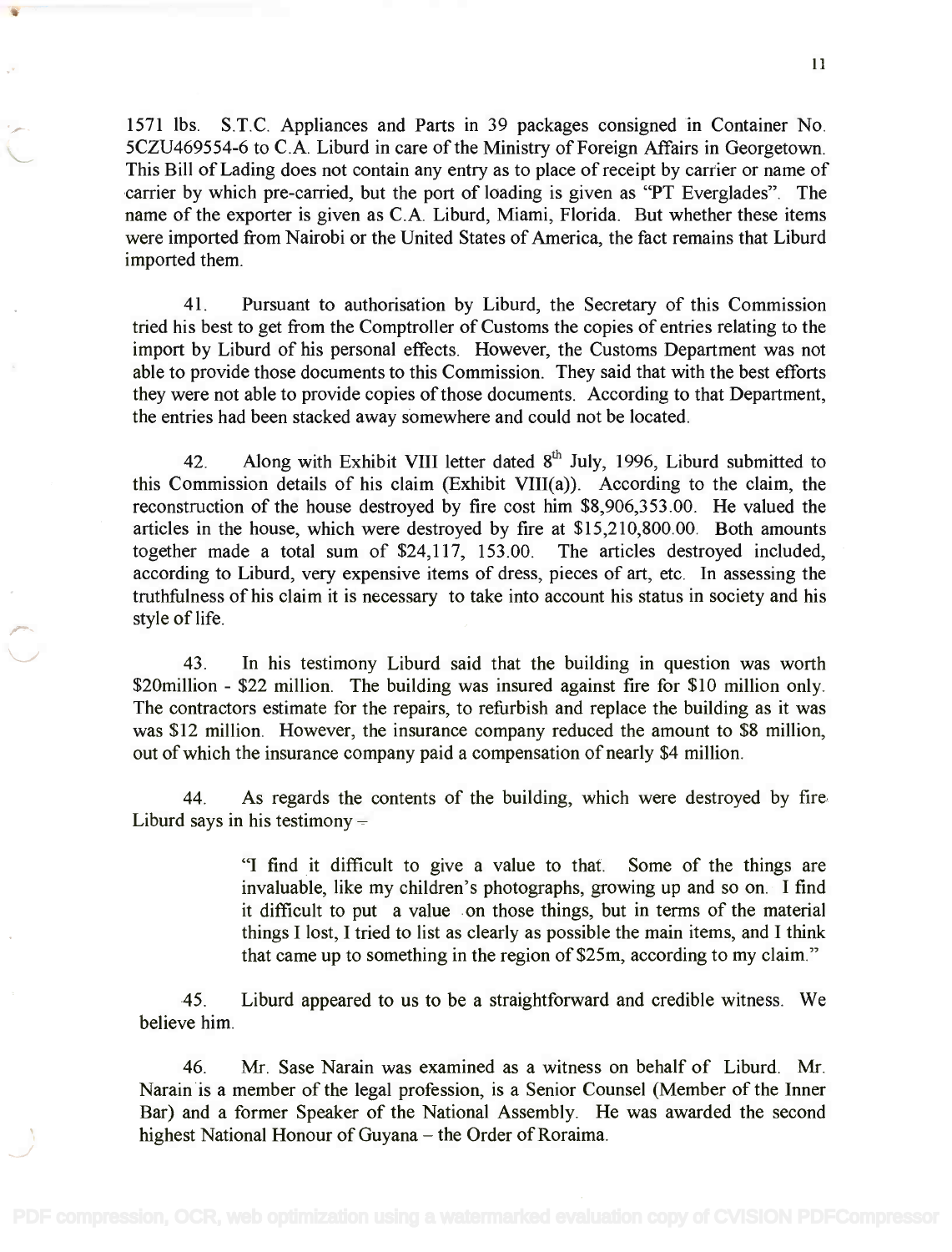47. Mr. Narain knew Liburd for the past 25 years. He had been acquainted 47. Mr. Narain knew Liburd for the past 25 years. He had been acquainted with his various residences both in Guyana and overseas. He was familiar with Liburd's residences in London, more particularly at 80, Eton Square. He had visited Liburd's residences in London, more particularly at 80, Eton Square. He had visited those premises on more than one occasion. He was afforded opportunity of observing those premises on more than one occasion. He was afforded opportunity of observing the works of art that were on display in those premises. He was familiar with some of them. He had visited Lots 90-91, Duke Street, Kingston, which was destroyed by fire. them. He had visited Lots 90-91, Duke Street, Kingston, which was destroyed by fire. He had opportunity to observe the contents of those premises and had noticed several He had opportunity to observe the contents of those premises and had noticed several pieces of art, particularly from East Africa. The pieces of art that Liburd had in pieces of art, particularly from East Africa. The pieces of art that Liburd had in Georgetown were the pieces he also had in Eton Square, London. According to -him, Georgetown were the pieces he also had in Eton Square, London. According to 'him, Liburd was one of the few Guyanese who lived exceptionally well, both sartorially as Liburd was one of the few Guyanese who lived exceptionally well, both sartorially as well as in Epicurean taste. Mr. Narain also testified from his personal experience that well as in Epicurean taste. Mr. Narain also testified from his personal experience that the price of suits, shirts and shoes given by Liburd in Exhibit VIII(a) was reasonable. the price of suits, shirts and shoes given by Liburd in Exhibit VIII(a) was reasonable.

48. Mr. Narain corroborates the evidence of Liburd generally as regards the 48. Mr. Narain corroborates the evidence of Liburd generally as regards the contents of the house in question and their value. contents of the house in question and their value.

49. Having considered the evidence in this case and the probative value of the 49. Having considered the evidence in this case and the probative value of the same, we accept the cost of reconstruction of Lot 90-91, Kingston, Georgetown, and the same, we accept the cost of reconstruction of Lot 90-91, Kingston, Georgetown, and the value of the contents thereof destroyed by fire as given by Liburd in Exhibit VIII(a) value of the contents thereof destroyed by fire as given by Liburd in Exhibit VIII(a) subject to the modifications mentioned in this Order. We reduce the same by \$4 subject to the modifications mentioned in this Order. We reduce the same by \$4 million, being the amount received by Liburd from the insurance company. GEC is million, being the amount received by Liburd from the insurance company. GEC is liable to pay Liburd "compensation for loss or damage" under section 27(1) of the liable to pay Liburd "compensation for loss or damage" under section 27(1) of the Public Utilities Commission Act (No. 26 of 1990). That would include the cost of Public Utilities Commission Act (No. 26 of 1990). That would include the cost of alternate accommodation, which Liburd had to obtain because his residence was alternate accommodation, which Liburd had to obtain because his residence was destroyed by fire, until the completion of the reconstruction of that building. Mr. destroyed by fire, until the completion of the reconstruction of that building. Mr. Liburd claims on this account \$373,200.00 for 9 1/3 months. This was not challenged Liburd claims on this account \$373,200.00 for 9 1/3 months. This was not challenged by GEC. Liburd had claimed \$175,500.00 as the cost of security. He would have had by GEC. Liburd had claimed \$175,500.00 as the cost of security. He would have had to meet this expenditure even if the building had not been destroyed by fire. So we to meet this expenditure even if the building had not been destroyed by fire. So we disallow this amount. disallow this amount.

50. We have also to take into account the possibility that Liburd had prepared 50. We have also to take into account the possibility that Liburd had prepared the list of the contents of the property affected by the fire and set out in Exhibit VIII(a) the list of the contents of the property affected by the fire and set out in Exhibit VIII(a) and their value, from memory and therefore, in all good faith, he could have made and their value, from memory and therefore, in all good faith, he could have made mistakes which may very well be to his advantage, in regard to the details of the items mistakes which may very well be to his advantage, in regard to the details of the items in that list and their value. In view of this we reduce the value of the said articles by in that list and their value. In view of this we reduce the value of the said articles by 25%, that is, from \$15,210,800.00 to \$11,408,100.00 25%, that is, from \$15,210,800.00 to \$11,408,100.00

51. In the light of the above discussions we hold that Liburd is entitled to 51. In the light of the above discussions we hold that Liburd is entitled to receive from GEC the following amount  $-$ 

Amount as claimed by Liburd  $\sim$  \$24,117,153.00 Less Less - (i) Amount received from) (i) Amount received from) Insurance company ) \$4,000,000.00 Insurance company ) \$4,000,000.00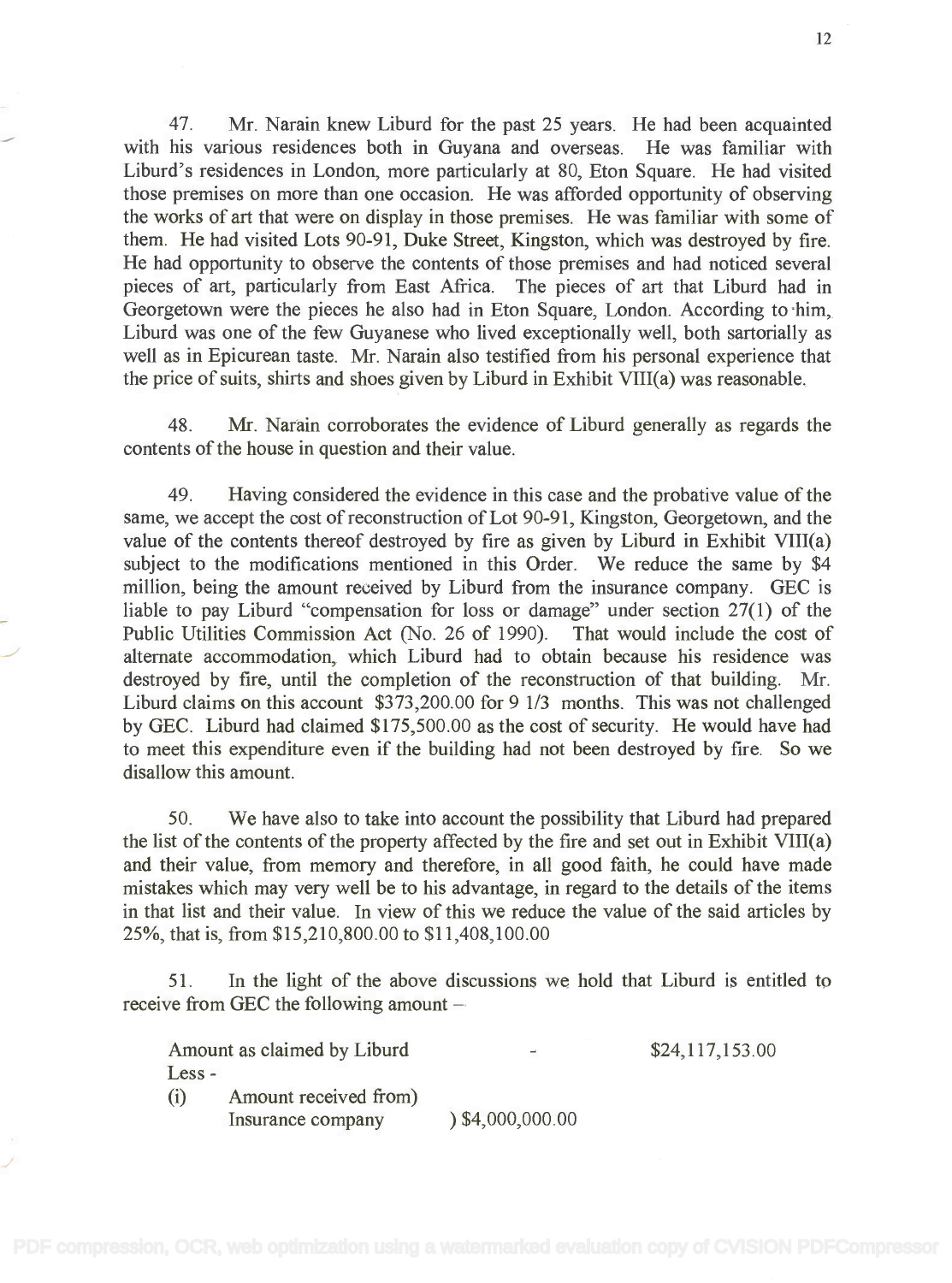| (ii)<br>Cost of security | \$175,500.00 |
|--------------------------|--------------|
|--------------------------|--------------|

(iii) 25% of the value of the articles (iii) 25% of the value of the articles in the building \$3,802,700.00

Total \$7,978,200.00

13

Amount awarded **\$16,138,953.00** 

# Liability of GEC-

52. Attorney-at-Law Kaisree S. Chatarpaul argued on behalf of GEC that the 52. Attorney-at-Law Kaisree S. Chatarpaul argued on behalf of GEC that the said corporation enjoys general immunity from legal proceedings. According to him in said corporation enjoys general immunity from legal proceedings. According to him in view of section 18 of the Electricity Act, Cap. 56:01, GEC is not liable for any loss or view of section 18 of the Electricity Act, Cap. 56:01, GEC is not liable for any loss or damage occasioned by any failure of any supply of energy howsoever caused. damage occasioned by any failure of any supply of energy howsoever caused.

53. This Commission was originally established under the Public Utilities 53. This Commission was originally established under the Public Utilities Commission Act 1990 (No. 26 of 1990). Section 27(1) of that Act authorised this Commission Act 1990 (No. 26 of 1990). Section 27(1) of that Act authorised this Commission to direct any public utility, including GEC, to pay to any consumer Commission to direct any public utility, including GEC, to pay to any consumer compensation for loss or damage suffered by the consumer on account of the failure of the public utility to comply with section 26 of that Act. Section 26(1) of that Act requires the public utility to comply with section 26 of that Act. Section 26(1) of that Act requires GEC to provide safe, adequate and efficient service. While the decision of this Commission by its Order dated  $23^{rd}$  May, 1996 held it was satisfied that the service provided by GEC was very often unsafe, and the evidence in this case about the cause of provided by GEC was very often unsafe, and the evidence in this case about the cause of the fire in the house of Liburd at Duke Street, Kingston, on the 21<sup>st</sup> September, 1995, establishes that it was due to the fault of GEC, the evidence in this case does not establish establishes that it was due to the fault of GEC, the evidence in this case does not establish that GEC did make every reasonable effort to provide safe service. that GEC did make every reasonable effort to provide safe service. GEC to provide safe, adequate and efficient service. While the decision of this Commission by its Order dated  $23<sup>rd</sup>$  May, 1996 held it was satisfied that the service

54. We, therefore, reject the contentions of Mr. Chatarpaul in this regard.

55. By virtue of the provisions of section 42 of the Electricity Sector Reform 55. By virtue of the provisions of section 42 of the Electricity Sector Reform Act 1999 (No. 11 of 1999) the GEC has been converted into a public company limited by Act 1999 (No. 11 of 1999) the GEC has been converted into a public company limited by shares - the Guyana Electricity Corporation, Inc. The liability of GEC to Liburd is now shares - the Guyana Electricity Corporation, Inc. The liability of GEC to Liburd is now the liability of the Guyana Electricity Corporation, Inc. the liability of the Guyana Electricity Corporation, Inc.